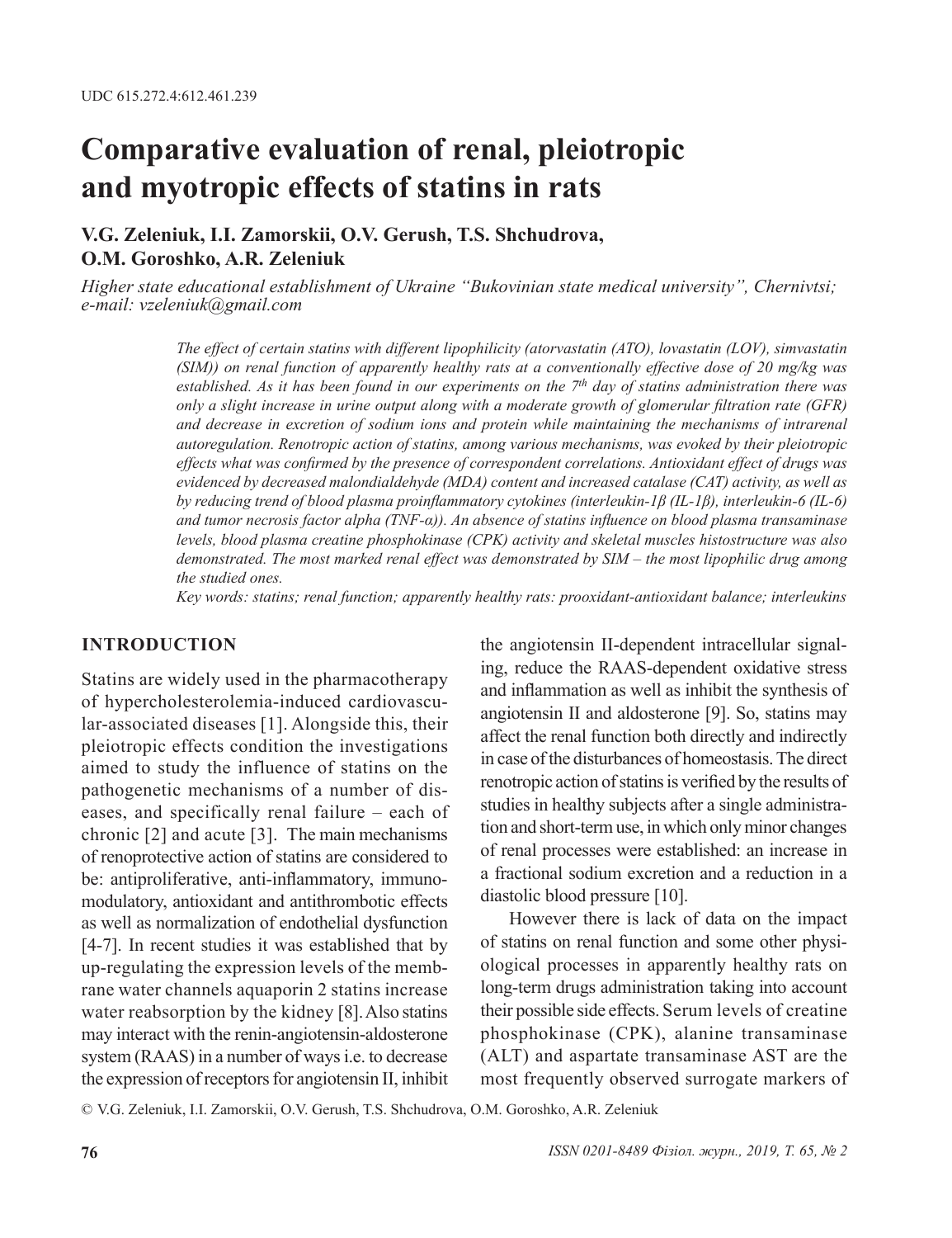cellular injury following the statins therapy, that's why these parameters were assessed in the present study [11]. What is more, statins have different lipophilicity, thereby performing differences in their efficacy profile, so it is reasonable to compare several drugs: ATO, LOV, SIM (drugs listed in order of increasing of relative lipophilicity).

Our research was targeted at the comparative study of the effects of certain statins on renal function in apparently healthy rats, the verification of several mechanisms of drugs action with the assessment of their side effects.

## **METHODS**

Experimental studies were carried out on 28 nonlinear mature male white rats weighting 140-180 g. Animals were taken from the vivarium of HSEE of Ukraine "Bukovinian State Medical University" (BSMU). Within one month before and during the experiment the animals were kept in the laboratory vivarium in conditions of constant temperature (18-21°C) and humidity (50-55%), in individual metabolic cages with free access to drinking water and food. All interventions were conducted according to the criteria outlined in the Directive 2010/63/EU of the European Parliament and of the Council on the protection of animals used for scientific purposes (2010).

The rats were randomly distributed into 4 experimental groups: control (CON), ATO, LOV, SIM; each group of 7 animals. Rats in the control group received physiological saline through the gastric tube. Those rats in ATO, LOV, SIM groups received ATO (Farmak JSC, Kyiv, Ukraine) at a previously established conventionally effective daily dose of 20 mg/ kg, LOV (JSC "Kyivmedpreparat", Kyiv, Ukraine) – at a daily dose of 20 mg/kg, and SIM (PrJSC "Pharmaceutical Firm "Darnitsa", Kyiv, Ukraine) – at a daily dose of 20 mg/kg  $[12]$ . Statins were administrated through gastric tube in an amount of 1 ml of 1% starch solution per 100 g of the body weight.

Effect of statins on renal function in rats was investigated under the conditions of water load (intragastric administration of drinking water in a volume of 5% of the body weight, followed by collection of urine during 2 hours). The urine was examined for protein, creatinine, sodium, potassium levels and gamma-glutamyltransferase (GGT) activity. At the end of the experiments, all rats were sacrificed by decapitation under pentobarbital anesthesia (80 mg/kg). The part of thigh skeletal muscle was put into 10% formaldehyde solution for histopathological examination and left kidney was preserved at -80°C until analysis of MDA, superoxide dismutase (SOD), CAT, glutathione peroxidase (GPx) levels was performed. The blood was stabilized with heparin solution and examined for total cholesterol (TC) and low-density lipoprotein (LDL), creatinine, sodium, potassium levels, CPK, ALT and AST activity [13].

Plasma and urine creatinine levels were determined using the Jaffe reaction; sodium and potassium ions levels – using electronic flame photometry method; urine protein content – using the sulfosalicylic acid precipitation test; urine GGT activity – using the Szasz procedure [14]. The plasma levels of interleukin-1β (IL-1β), interleukin-6 (IL-6) and tumor necrosis factor alpha (TNF- $\alpha$ ) were assessed using the enzyme-linked immunosorbent assay applying reagent kits by ZAO "Vector-Best" (Novosibirsk, Russian Federation). The protein content of the supernatant was determined using the Lowry method.

The thigh skeletal muscle fragments of the rats were embedded in paraffin, sectioned at 5 μm thickness and then stained with hematoxylin and eosin. The preparations were evaluated by light microscope and photographed (Olympus C740UZ photo camera, Tokyo, Japan, LUMAM-R8 microscope, LOMO, St. Petersburg, Russian Federation). Renal tissue injury index was performed by means of the quantitative analysis in the environment of computer software "Video-Test – Razmer 5.0" (LLC "VideoTest", Russian Federation).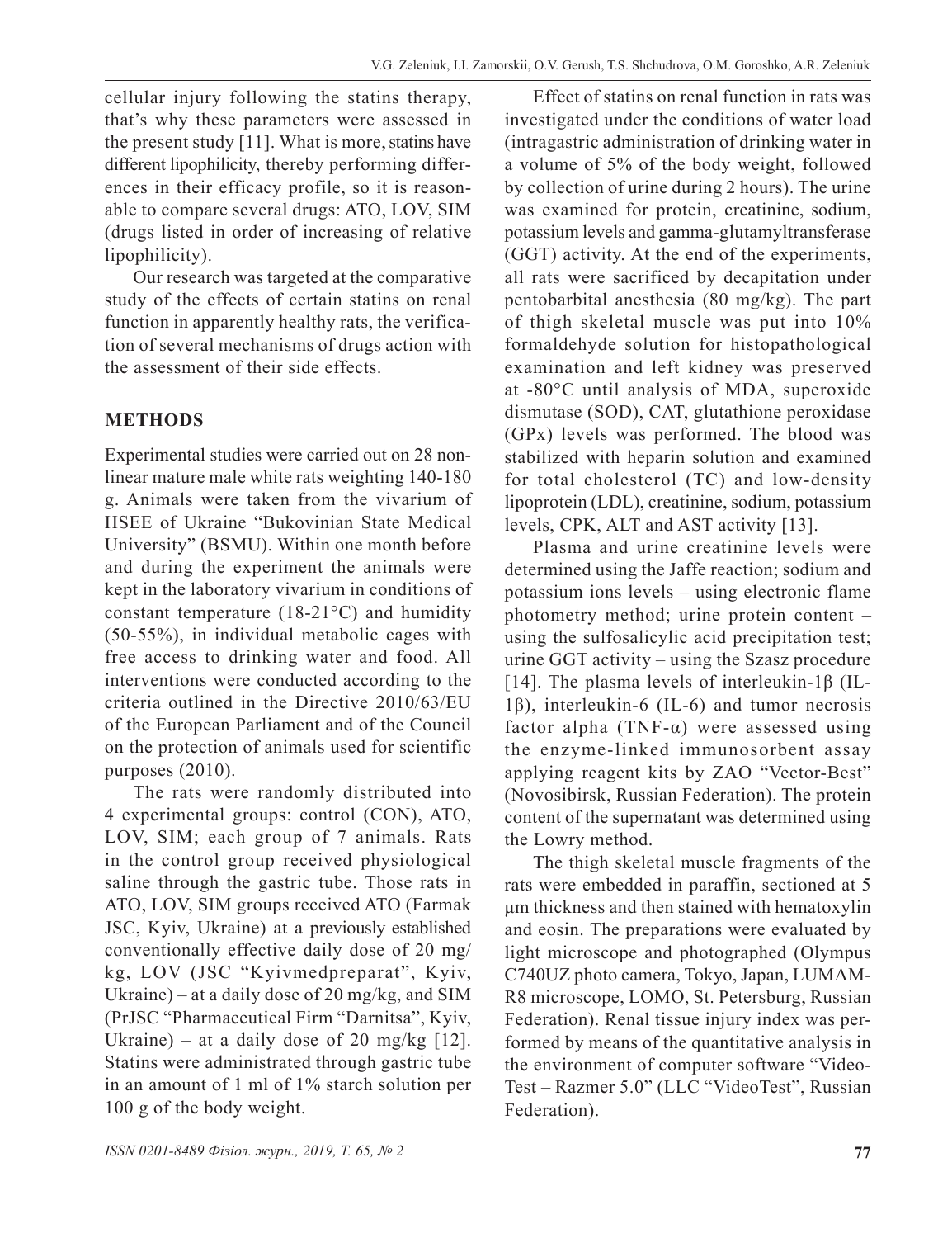Statistical analysis of the data was performed using PAST statistical software (a freeware). All data are represented as a mean  $\pm$  standard deviation of a sample (M±m). Estimation of the differences between the samples was conducted using nonparametric Mann-Whitney U test. Spearman rank correlation was used to test the association between variables. The level of significance was P≤0.05.

## **RESULTS**

Under the influence of statins some changes of renal function were observed (Table 1). To illustrate: SIM and ATO statistically significantly increased urine output by 20% and 12% respectively, increase in GFR was irrelevant – by 8% on average in the absence of changes in plasma creatinine concentration in all groups. ATO and SIM demonstrated a tendency to increase potassium excretion, which was notable, but not statistically significant. The excretion of sodium ions under the influence of all statins increased on average by 32% mainly due to trend in decrease of sodium reabsorption

in the proximal tubules by an average of 13% and in the distal tubules – by 16% with almost unchanged values of filtration fraction, absolute sodium reabsorption and fractional excretion of sodium. The urine protein content in all groups of treated animals was 2 times less than in CON group along with similar changes for urinary protein excretion.

Describing the interrelations between different nephron sectors, we noted a preservation of an intrarenal autoregulation under the use of statins. The latter fact was demonstrated by a number of interconnections. A tubular-tubular link was brought out with negative correlation between proximal and distal sodium transport amounted to  $r = -0.76$  in ATO,  $r = -0.96$  in LOV and  $r = -0.96$  in SIM. The strong positive correlations between sodium filtration fraction and its proximal reabsorption ( $r = 0.96$  in ATO,  $r = 0.99$ ) in LOV and  $r = 0.96$  in SIM), and between GFR and absolute sodium reabsorption  $(r = 0.97$  in ATO,  $r = 0.98$  in LOV and  $r = 0.96$  in SIM) provide evidence of the normal functioning of the glomerular-tubular balance. Tubular-glomerular feedback was characterized by negative ratio

| Parameter (units)                         | <b>CON</b>        | <b>ATO</b>                     | LOV                            | <b>SIM</b>                     |
|-------------------------------------------|-------------------|--------------------------------|--------------------------------|--------------------------------|
| Urine output, ml/2 h                      | $3.52 \pm 0.14$   | $3.95 \pm 0.09^*$              | $3.78 \pm 0.08$                | $4.23 \pm 0.19^*$              |
| $P_{cr}$ µmol/l                           | $57.2 \pm 3.3$    | $59.9 \pm 4.5$                 | $54.6 \pm 4.5$                 | $62.6 \pm 4.9$                 |
| GFR, µl/min                               | $370.7 \pm 25.4$  | $402.7 \pm 32.5$               | $393.7 \pm 46.7$               | $405.7 \pm 38.1$               |
| Urine protein content, g/l                | $0.026 \pm 0.003$ | $0.015 \pm 0.002$ <sup>*</sup> | $0.011 \pm 0.001$ <sup>*</sup> | $0.013 \pm 0.002$ <sup>*</sup> |
| Urine protein excretion, mg/2 h           | $0.09 \pm 0.01$   | $0.06 \pm 0.01$ <sup>*</sup>   | $0.04 \pm 0.01$ <sup>*</sup>   | $0.06 \pm 0.01$ <sup>*</sup>   |
| $K^+$ excretion, $\mu$ mol/2 h            | $28.1 \pm 2.3$    | $39.6 \pm 3.8$                 | $24.1 \pm 2.5$                 | $39.3 \pm 4.5$                 |
| Na <sup>+</sup> excretion, $\mu$ mol /2 h | $1.72 \pm 0.17$   | $2.14\pm0.12^*$                | $2.07 \pm 0.18$                | $2.62 \pm 0.24$ <sup>*</sup>   |
| $FENa^+$ , %                              | $0.26 \pm 0.03$   | $0.28 \pm 0.02$                | $0.31 \pm 0.04$                | $0.34 \pm 0.05$                |
| $RFNa^+$ , $\mu$ mol/min                  | $60.3 \pm 5.8$    | $57.3 \pm 4.8$                 | $54.8 \pm 5.9$                 | $52.8 \pm 4.9$                 |
| $FFNa^+$ , $\mu$ mol/min                  | $62.4 \pm 5.8$    | $59.5 \pm 3.8$                 | $56.8 \pm 6.0$                 | $55.4 \pm 4.8$                 |
| RpNa <sup>+</sup> , mmol/2 h              | $6.82 \pm 0.69$   | $6.07\pm0.57$                  | $6.27 \pm 0.72$                | $5.81 \pm 0.57$                |
| RdNa <sup>+</sup> , mmol/2 h              | $0.65 \pm 0.03$   | $0.61 \pm 0.02$                | $0.55 \pm 0.02$                | $0.52 \pm 0.03$                |
| GTP, $mmol/(h \times l)$                  | $0.076 \pm 0.011$ | $0.082 \pm 0.01$               | $0.095 \pm 0.009$              | $0.081 \pm 0.012$              |

**Table 1. Indicators of kidney function of rats after 7 days of statins administration (M±m; n=7)**

Note.  $P_{cr}$  – blood plasma creatinine content, FENa<sup>+</sup> – fractional excretion of sodium ions, RFNa<sup>+</sup> – absolute reabsorption of sodium ions, FFNa+ – filtration fraction of sodium ions, RpNa+ – proximal reabsorption of sodium ions, RdNa+ – distal reabsorption of sodium ions.  $P \leq 0.05$  as compared to the control group.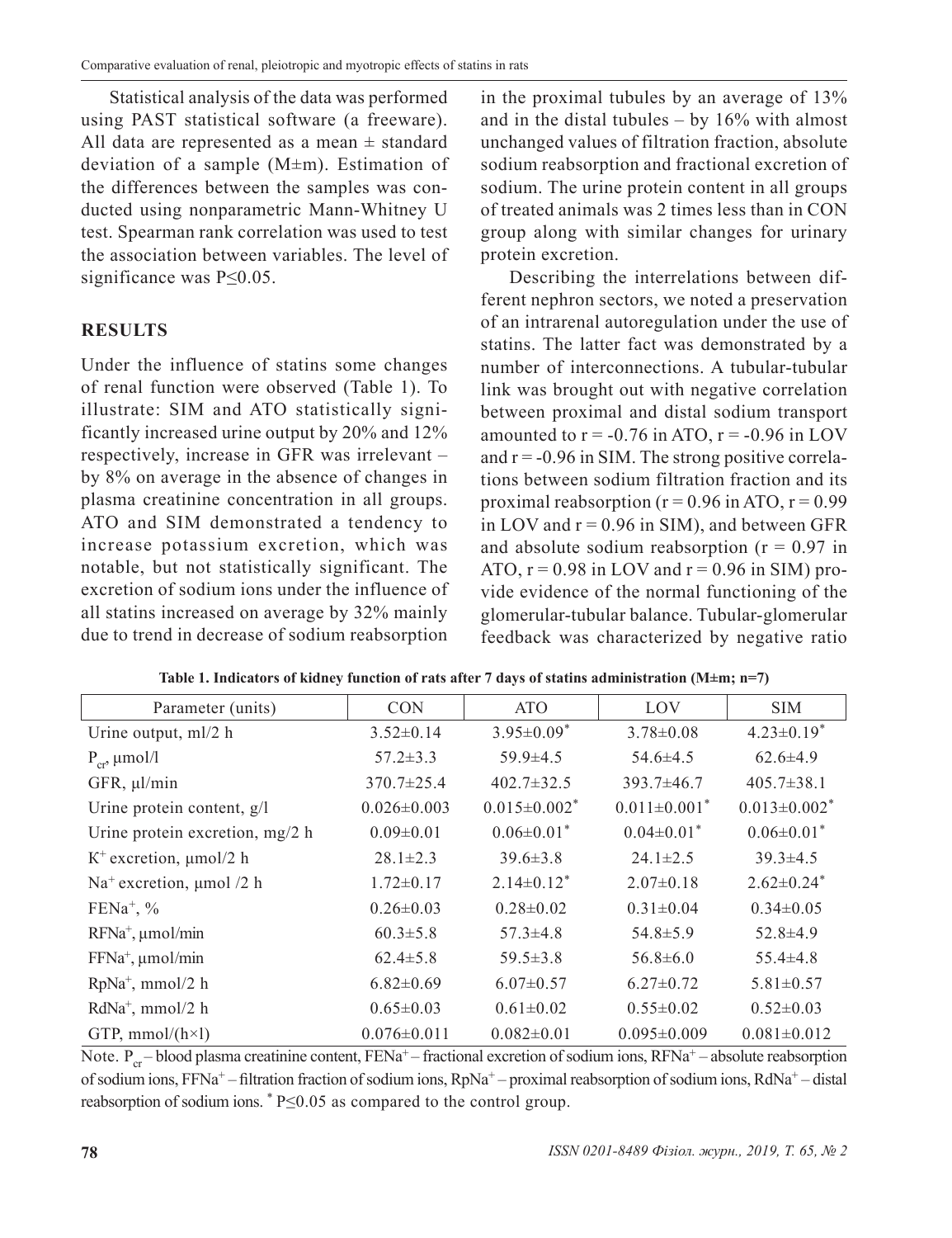between distal sodium reabsorption and GFR (r  $= -0.92$  in ATO,  $r = -0.59$  in LOV, and  $r = -0.84$ in SIM), and between distal sodium reabsorption and sodium filtration fraction  $(r = -0.57 \text{ in ATO})$ ,  $r = -0.59$  in LOV, and  $r = -0.79$  in SIM). On the glomerular-vascular level moderate correlation dependence of plasma creatinine on GFR was established  $(r = 0.60$  on an average for all statins).

It may also be argued that the administration mode and selected doses of statins were effective regarding the lipid-lowering action as evidenced by the tendency to reduction of plasma TC in ATO and LOV, and more marked decrease in SIM – by 33% (Fig. 1). Plasma LDL content declined most distinctly in SIM by 16%, and two other statins only demonstrated a downward trend. A moderate influence on lipid metabolism can be explained by a short-term administration of drugs and the absence of a pathological process that would require correction.

Considering that statins are able to realize their pharmacological potential not only through lipid-lowering actions, but also due to their pleiotropic properties, the influence of drugs on the free radical oxidation as the most universal mechanism of pathological processes was studied [15]. There were no dramatic changes in prooxidant-antioxidant balance in the kidney tissues caused by statins (Table 2). The latter fact can be explained by the lack of alterations of the physiological balance in terms of the experiment, while expression of pleiotropic properties of statins is largely manifested under the conditions of pathology. To illustrate: the most pronounced effect of statins was observed in reduction of the kidney MDA content by 40% in SIM, and in the kidney CAT activity increased by 17% and 34% in ATO and SIM, respectively. The remaining studied indicators – GPx and SOD activity – under the influence of statins were statistically non-significant but showing only upward trends.

It is known that due to the action of reactive oxygen species on the LDL, the latter are modified and in the form of oxidized-LDL reduce activity of produced by endothelium vasodilators and growth inhibitors (prostacyclin, nitric oxide) and also stimulate the formation of vasoconstrictors and growth factors, such as angiotensin II, endotelin-1, plasminogen-1 activator inhibitor [16, 17]. Sure enough, as it has been found in our experiment, changes of kidney function were associated with lipidlowering effect and antioxidant properties of all statins, as evidenced by the correlation between urine protein content and LDL  $(r = 0.72)$  on an average for all statins), between urine protein content and kidney MDA content  $(r = 0.70)$  on an average for all statins).



Fig 1. TC (a) and LDL (b) content in the blood plasma of apparently healthy rats under the conditions of 7-day administration of statins (M $\pm$ m, n=7). <sup>\*</sup> P $\leq$ 0.05 as compared to the control group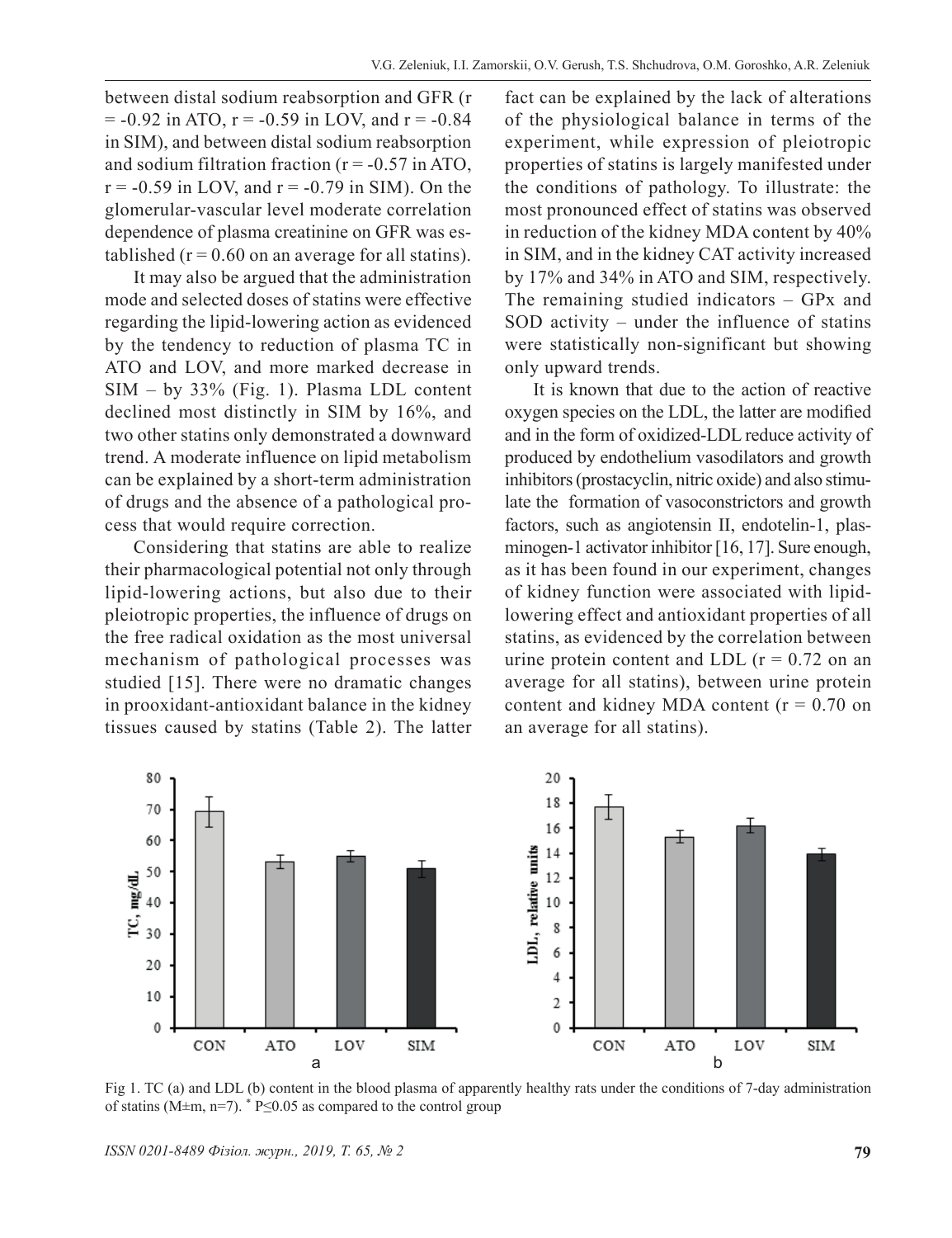| Parameter (units)                                               | <b>CON</b>       | ATO             | LOV              | <b>SIM</b>       |  |  |
|-----------------------------------------------------------------|------------------|-----------------|------------------|------------------|--|--|
| MDA, µmol/g protein                                             | $63.8\pm4.4$     | $49.0 \pm 3.6$  | $54.6 \pm 3.9$   | $45.6 \pm 1.7^*$ |  |  |
| CAT, $\mu$ mol H <sub>2</sub> O <sub>2</sub> /g protein per min | $10.1 \pm 1.7$   | $11.8 \pm 0.3$  | $10.3 \pm 0.61$  | $13.5 \pm 0.9^*$ |  |  |
| GSH-Px, nmol/mg protein per min                                 | $226.5 \pm 14.4$ | $238.1 \pm 6.9$ | $233.2 \pm 14.0$ | $240.8 \pm 10.6$ |  |  |
| SOD, U/mg protein                                               | $2.51 \pm 0.09$  | $2.64 \pm 0.14$ | $25.7 \pm 0.10$  | $2.77 \pm 0.11$  |  |  |

**Table 2. Effect of statins on pro- and antioxidant balance in apparently healthy rats on day 7 of the experiment (M±m, n=7)**

\* P≤0.05 as compared to the control group.

Oxidized-LDL can stimulate the secretion of increased amounts of proinflammatory cytokines (IL-1β, IL-6, TNF- $\alpha$ ) by monocytes/macrophages in blood, which are an important link in many pathological processes and are able to engage each other in a series of cascading events resulting in a synergistic potentiation with pathobiological effects [18], as well as affect renal potassium channels and therefore cause renal dysfunction [19]. Statins possess the ability to prevent that pathological cascade by decreasing production of LDL.

As it has been found in our experiments, at the  $7<sup>th</sup>$  day of the experiment use of statins resulted in a slight decrease in the blood plasma cytokines concentration with some distinctions between different groups of drugs. The fullest possible extent of plasma IL-1β reduction by 25% was established in SIM, alternatively, ATO and LOV administration led to less prominent decrease of IL-1 $\beta$  – by 19% and by 11%, respectively. Likewise the IL-6 plasma concentration reduced in ATO by 27%, LOV – by 13%, and SIM – by 19%. The most pronounced reduction of TNF-α content by 33% was observed in SIM, and the least, by  $21\%$ , – in LOV. By comparing the effect of studied drugs on the level of proinflammatory cytokines one can conclude that SIM most significantly decreased IL-1β and

TNF- $\alpha$  content, ATO – IL-6 content, and LOV less actively affected the cytokine profile.

Considering the obtained results, renal effects of statins can be explained by the pronouncement of their pleiotropic effects and interconnections between the parameters of renal function, LDL content and markers of inflammation on an average for all statins: IL-1β and LDL ( $r = 0.50$ ), IL-1 $\beta$  and urine protein content  $(r = 0.61)$ , IL-1 $\beta$  and potassium excretion  $(r =$ 0.42). Such dependency was recorded for IL-6  $(r = 0.86; r = 0.54; r = 0.34$ , respectively) and TNF- $\alpha$  (r = 0.82; r = 0.80; r = 0.40, respectively). Considering a drug with the highest in the context of our experiment antiatherogenic activity – SIM – there was established a strong correlation between IL-1β and LDL ( $r = 0.84$ ), IL-1β and urine protein content ( $r = 0.71$ ), IL-1β and potassium excretion  $(r = 0.42)$ .

Studying the myotropic effect of statins, we observed no considerable increase in CPK activity as compared to CON, though the upward trend of this indicator in LOV was noted (Fig. 2,a), which, however, was not statistically significant. There were no signs of myopathy (ragged red fibers and myocyte necrosis) in the thigh skeletal muscles of LOV rat  $(Fig. 2,b)$ .

| Parameter (units)     | <b>CON</b>      | ATO.                          | LOV            | <b>SIM</b>                 |
|-----------------------|-----------------|-------------------------------|----------------|----------------------------|
| IL-1 $\beta$ , pg/ml  | $9.31 \pm 0.64$ | $7.82 \pm 0.38$               | $8.39\pm0.43$  | $7.45\pm0.29$ <sup>*</sup> |
| IL-6, $pg/ml$         | $14.18\pm0.85$  | 11 17 $\pm$ 0 54 <sup>*</sup> | $12.55\pm0.62$ | $11.62 \pm 0.73$           |
| TNF- $\alpha$ , pg/ml | $5.45\pm0.65$   | $4.26 \pm 0.28$               | $4.58\pm0.27$  | $4.17\pm0.19$              |

**Table 3. Effect of statins (20 mg/kg) on the plasma content of cytokines in apparently healthy rats (M±m, n=7)**

\* P≤0.05 as compared to the control group.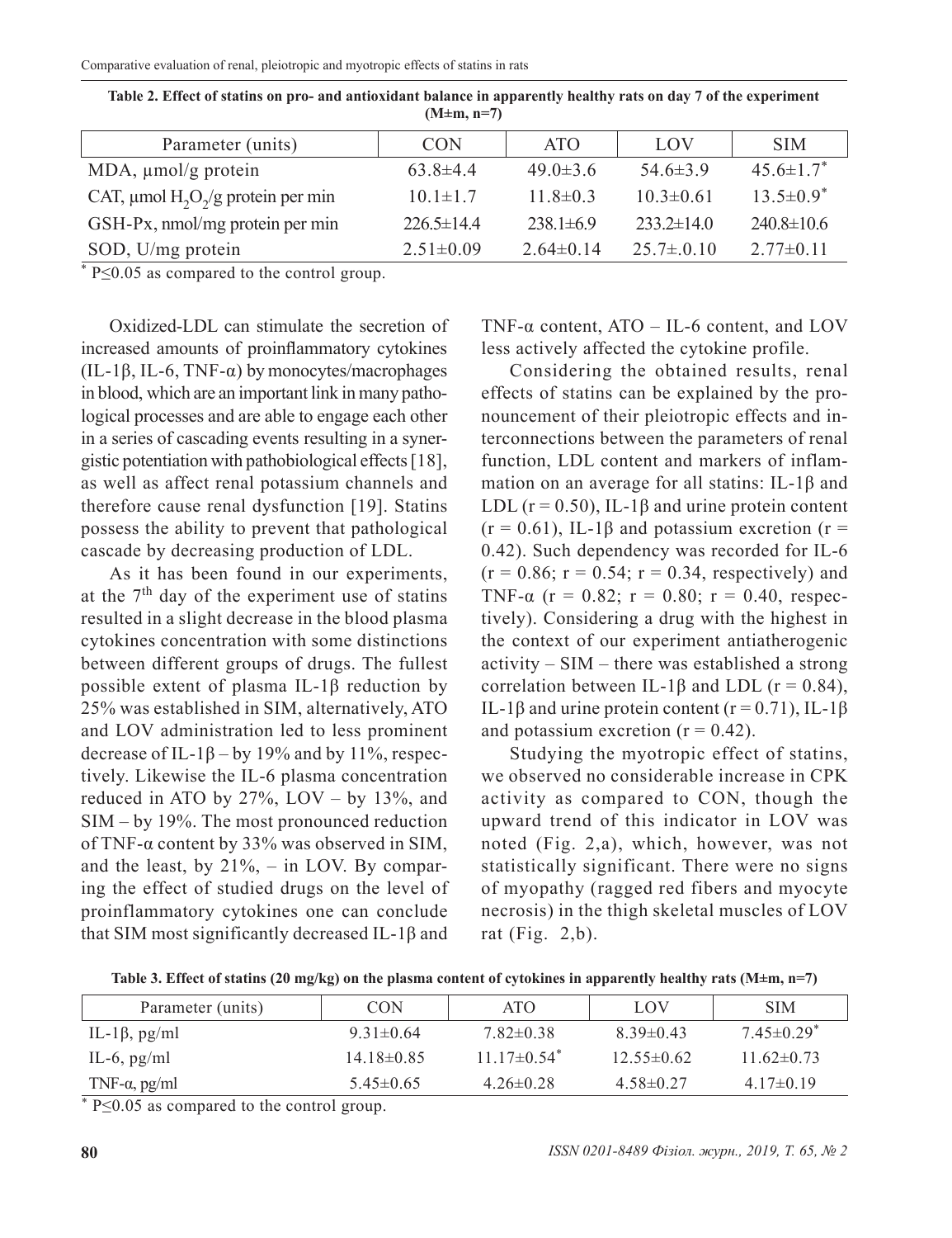

Fig 2. Myotropic effect of statins, represented as CPK activity in the blood plasma of apparently healthy rats (a) and as thigh skeletal muscles of LOV rat without evidences of myopathy (b). Stained with hematoxylin and eosin,  $\times 100$ 

Considering the potential hepatotoxicity of statins, the levels of plasma ALT and AST were assessed. It was established that statins caused only a tendency to increase in liver transaminases in the blood plasma, which had no statistical verification: ALT by 7% and AST by 4% on an average for all statins (Fig. 3). We can assume that a slight increase in enzyme activity might be caused by metabolism of statins in the liver.

#### **DISCUSSION**

Obtained as a result of research, a weak increase in diuresis may be explained by pleiotropic effects of statins, however literature data on this issue are controversial. Accordingly, represented data regarding the possible influence of statins on RAAS by suppression of aldosterone and angiotensin II synthesis as well as a decrease in expression of receptors for angiotensin II suggests an increase in urinary output [9]; on the contrary, an increased expression of aquaporines 2 might cause the opposite effect [8]. Thus, further in-depth research is needed to assess the above mentioned mechanisms and their therapeutic significance. Besides that, it can be assumed that the profile of statins pleiotropic effects in rats might be different from hominal: it should be noted the impossibility of complete extrapolation of the experimental data on the respective statins



Fig 3. ALT (a) and AST (b) content in the blood plasma of apparently healthy rats under the conditions of 7-day administration of statins  $(M \pm m, n=7)$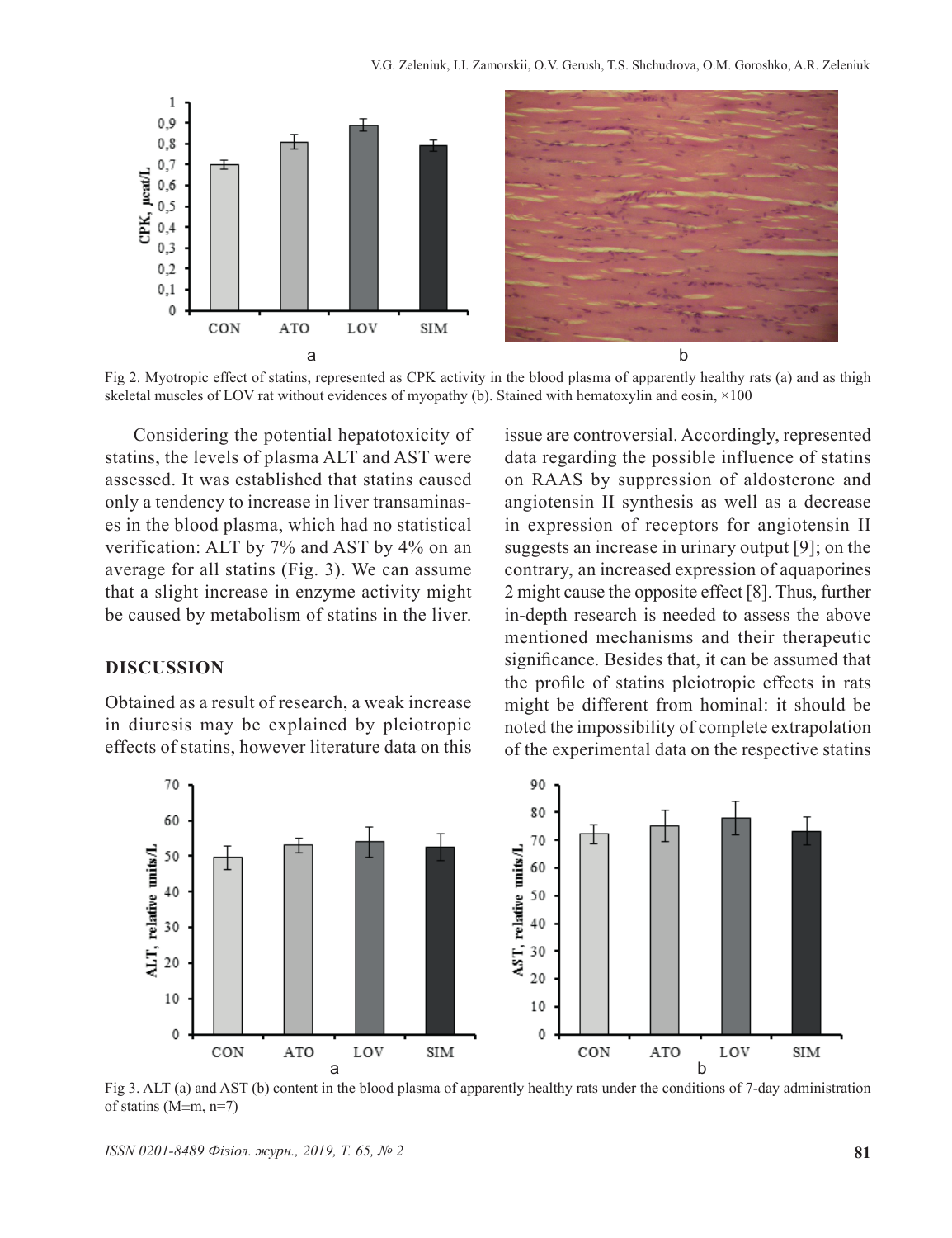mechanisms and effects in humans.

Regarding the prospects for the use of demonstrated statin effects in a clinic, the target group is patients with hyperlipidemia and concomitant severe diseases and agerelated changes. However, besides this, the possibility of practical application of the statins pleiotropic effects in pathogenetic therapy of acute kidney injury as well as for a prevention of this syndrome development is currently being studied (for example, before angiography [20] and in cardiac surgery [21]). In addition, statins are considered by Yang Y. et al. as one of the approaches and strategies of renoprotection in acute kidney injury [22]. Therefore, the results of our research work on the influence of statins on kidneys of apparently healthy rats will allow one to outline the direction of more in-depth study of renotropic effects of statins in animals with experimental pathology.

## **CONCLUSIONS**

Relying on our data, we may conclude that ATO, LOV and SIM after the 7-day administration to apparently healthy rats at a conventionally effective dose of 20 mg/kg caused a moderate reduction of TC and LDL, contributed to a slight increase in urination and urine protein reduction with nonsignificant changes in the sodium and potassium balance whilst maintaining basic intrarenal regulatory mechanisms of kidneys functional state.

The above changes may be associated with antioxidant and anti-inflammatory effects of statins. Characteristically, the best results were found with SIM. Selected statin dose and mode of administration did not caused myolysis development and increased activity of transaminases within a week of application.

## **В.Г. Зеленюк, І.І. Заморський, О.В. Геруш, Т.С. Щудрова, О.М. Горошко, А.Р. Зеленюк**

## **ПОРІВНЯЛЬНА ОЦІНКА РЕНАЛЬНИХ, ПЛЕЙО- ТА МІОТРОПНИХ ЕФЕКТІВ СТАТИНІВ У ЩУРІВ**

Досліджено вплив деяких статинів із різною ліпофільністю (аторва-, лова-, симвастатин) на функціональний стан нирок здорових щурів при застосуванні в раніше встановлених умовноефективній дозі 20 мг/кг. Доведено, що на 7-й день уведення статинів у щурів виявляли лише помірне підвищення діурезу з незначним зростанням швидкості клубочкової фільтрації та екскреції іонів натрію, а також зменшенням екскреції білка із сечею при збереженні механізмів внутрішньониркової авторегуляції. Нефротропна дія статинів, серед інших механізмів, була викликана їх плейотропними ефектами, що підтверджувалось наявністю відповідних кореляцій. Антиоксидантна дія препаратів виявлялась у зменшенні в нирках вмісту малонового діальдегіду та підвищенням активності каталази. Протизапальна дія відображалась у наявності тенденції до зниження вмісту у плазмі крові прозапальних цитокінів (інтерлейкіну-1β, інтерлейкіну-6, фактора некрозу пухлин α). Продемонстровано відсутність впливу статинів на вміст печінкових трансаміназ, концентрацію креатинфосфокінази в плазмі крові та гістоструктуру скелетних м›язів. Найбільш виражений ренальний ефект серед трьох препаратів виявлено у симвастатину – за зменшенням протеїнурії у 2 рази, збільшенням діурезу та екскреції іонів натрію у 1,2 та 1,52 раза відповідно.

Ключові слова: статини; функція нирок; здорові щури; про- та антиоксидантний баланс; інтерлейкіни

*Вищий державний навчальний заклад України «Буковинський державний медичний університет», Чернівці; e-mail: vzeleniuk@gmail.com*

## **В.Г. Зеленюк, И.И. Заморский, О.В. Геруш, Т.С. Щудрова, А.М. Горошко, А.Р. Зеленюк**

#### **СРАВНИТЕЛЬНАЯ ОЦЕНКА ПОЧЕЧНЫХ, ПЛЕЙО- И МИОТРОПНЫХ ЭФФЕКТОВ СТАТИНОВ У КРЫС**

Исследовано влияние некоторых статинов с разной липофильностью (аторва-, лова-, симвастатин) на функциональное состояние почек здоровых крыс при применении в ранее установленных условноэффективной дозе 20 мг/кг. Доказано, что на 7-й день введения статинов у крыс определяли лишь умеренное повышение диуреза с незначительным ростом скорости клубочковой фильтрации и экскреции ионов натрия, а также уменьшением экскреции белка с мочой при сохранении механизмов внутрипочечной авторегуляции. Нефротропное действие статинов, среди других механизмов, было вызвано их плейотропными эффектами, что подтверждалось наличием соответствующих корреляций. Антиоксидантное действие препаратов проявлялась в уменьшении в почках содержания малонового диальдегида и повышением активности каталазы. Противовоспалительное действие отражалась в наличии тенденции к снижению содержания в плазме крови провоспалительных цитокинов (интерлейкина-1β, интерлейкина-6, фактора некроза опухолей α). Продемонстрировано отсутствие влияния статинов на